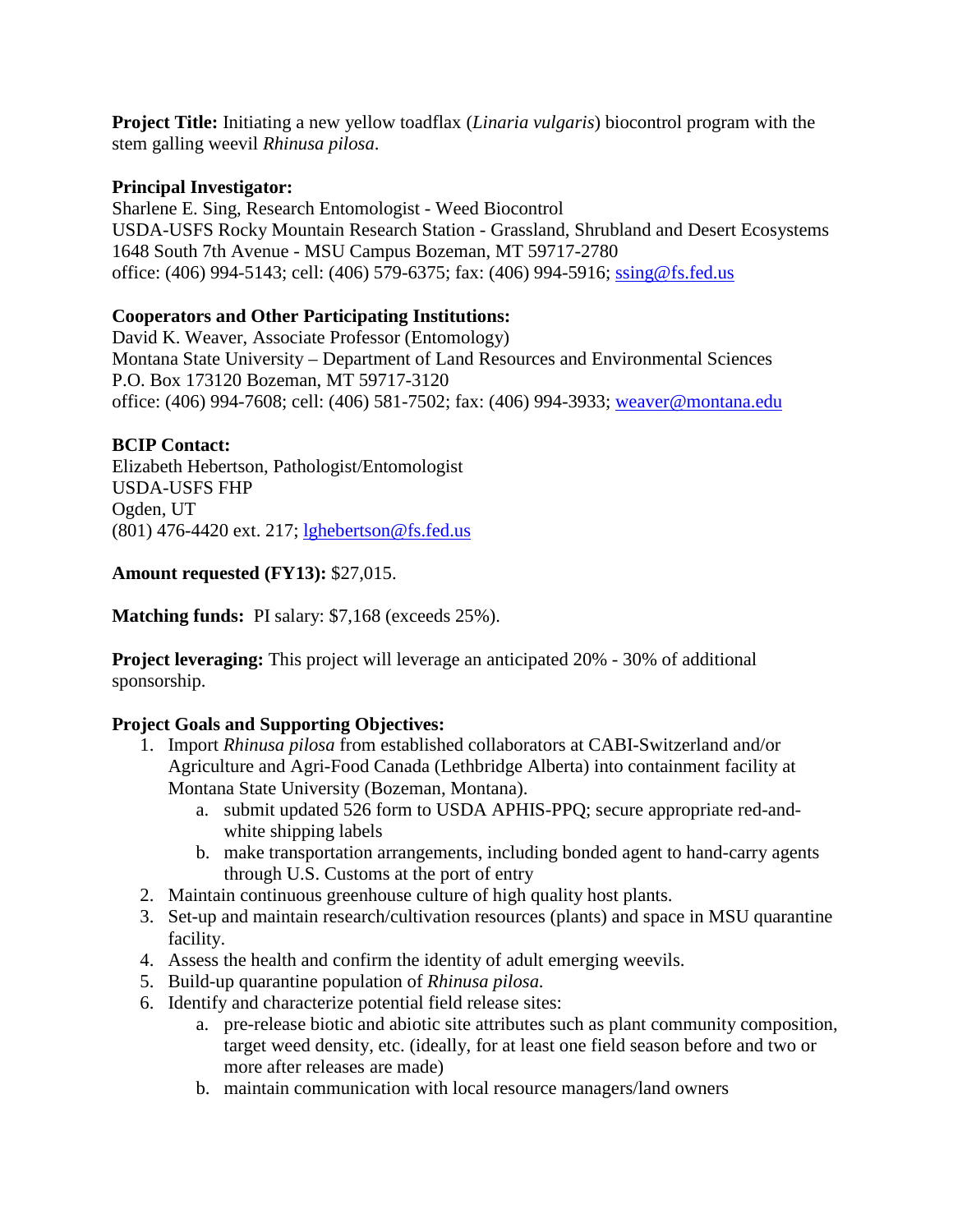- 7. Release the stem galling weevil, *Rhinusa pilosa* (Gyllenhal) as a classical biological control agent for yellow toadflax (*Linaria vulgaris* Mill.).
- 8. Monitor local yellow toadflax populations to determine if and how the agent is affecting target weed
	- a. vigor/competitiveness
	- b. population density
	- c. population age/stage composition
	- d. spread
- 9. Assess ecological interactions of *Rhinusa pilosa* with onsite fauna and flora.

#### **Project Justification/Urgency:**

Yellow or common toadflax, *Linaria vulgaris* Mill. (Plantaginaceae), is an erect perennial forb 15-80 cm tall with linear pale green to blue-green leaves. Yellow toadflax's flowers are zygomorphic (petals of two or more shapes, sizes and colors) and snapdragon-like, 25-33 mm long and pale-yellow to yellow, with an orange bearded throat and yellow spur. Introduced as an ornamental and medicinal plant to northeastern North America in the 1600s, yellow toadflax's showy blossoms continued until recently to encourage anthropogenic spread through commercial nurseries and seed catalogs (Mack 2003; Lajeunesse 1999; Pennell 1935). Unintentional dissemination, e.g., as a crop seed contaminant, in baled hay, along railway corridors, and in ships' ballasts, has further contributed to the comprehensive invasion of North America by this weed (USDA, NRCS 2012; Mitich 1993; Saner et al. 1995).

Invasive exotic toadflaxes tolerate a broad range of environmental conditions and soil types (Saner et al. 1995; Vujnovic and Wein 1997; De Clerck-Floate and Harris 2002; McClay and De Clerck-Floate 2002). Yellow toadflax has successfully established in North American rangelands, grasslands, scrub and shrublands, and to varying degrees in agricultural areas (croplands, fields, and pastures), riparian zones, along roads, in dunes, and on disturbed and cultivated land (Alex 1962; Coupland et al. 1963; Robocker 1974; Darwent et al. 1975; Morishita 1991; Jacobs and Sheley 2003; Pauchard et al. 2003; D'Antonio et al. 2004; Sutton et al. 2007; Dodge and Fulé 2008). Commonly associated with summer-moist, coarse soils, yellow toadflax has successfully spread into high mountain valleys and parks, including forested rangelands, and is tolerant of sub-arctic conditions (Saner et al. 1995). Once established, invasive toadflaxes have the potential, like many weeds, to spread into adjacent non-disturbed areas (re: yellow toadflax invasions of undisturbed alpine areas of White River National Forest - Hal Pearce and Sarah Ward, personal observation; Zilke and Coupland 1954).

*Linaria vulgaris* has dual modes of reproduction. New infestations are typically attributed to sexual reproduction (i.e., originating from dispersed seeds), while patch expansion is facilitated primarily through vegetative reproduction (Nadeau et al. 1992). The densest infestations of yellow toadflax form from root buds arising on rhizomes that radiate laterally (underground), up to 0.9 m from a substantial (∼1.2 m) taproot. Plants produce 75-694 shoots (typically 90-100) in one growing season and 200-250 by the second year. Patches with radii of 1.01-2.01 m have developed from first-year seedlings in one growing season. The diameter of established patches can increase annually by 1.22 m (Beck 2001; CDFA 2008; Zouhar 2003). Yellow toadflax flowers from mid-May to September; the annual average of 1,500-30,000 seeds/plant mature between July and October, depending on location and elevation (Saner et al. 1995). Seed dispersal from dried capsules can continue through the winter. Seed dispersal mechanisms include wind, water, animals (including people), vehicles, and movement of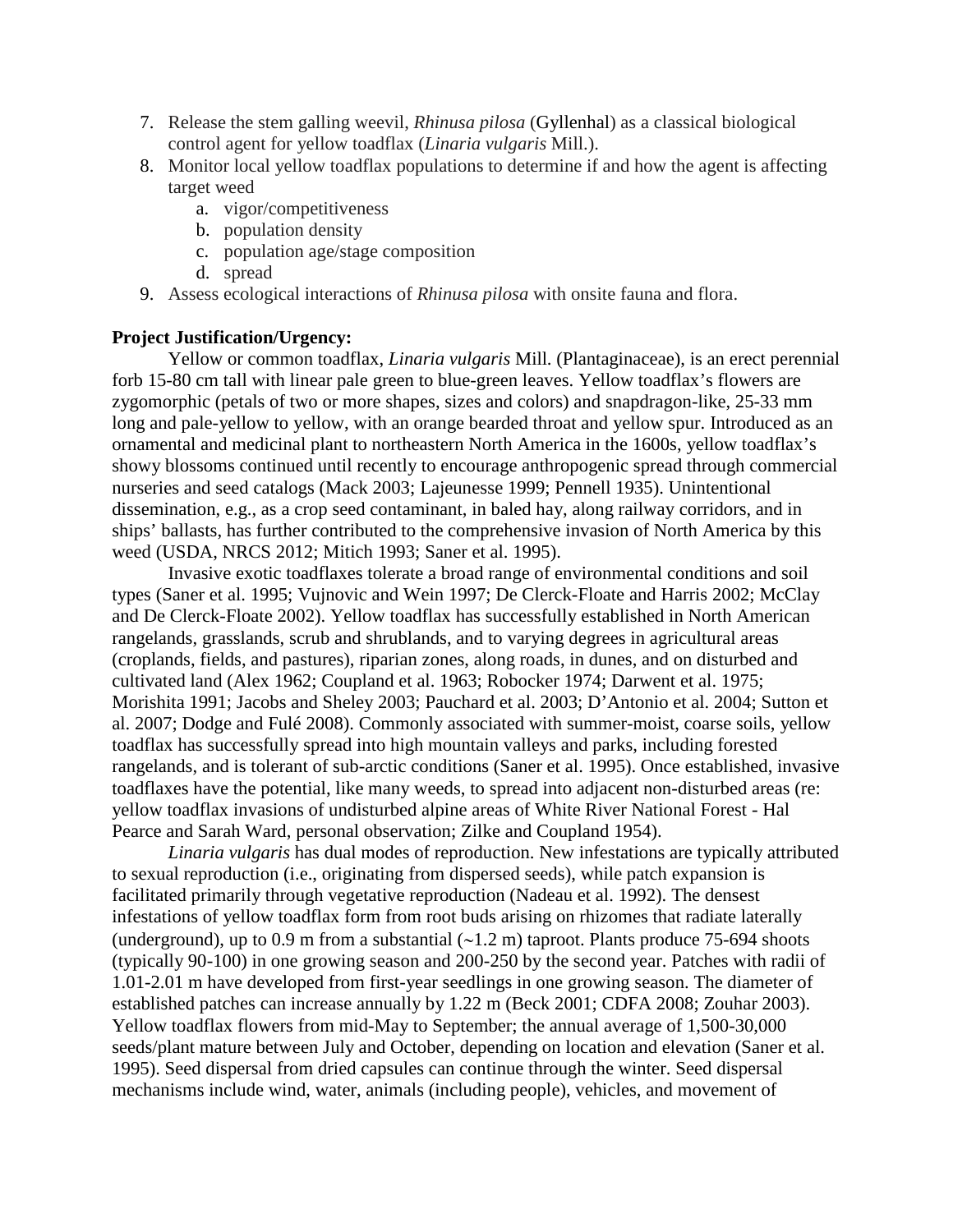substrates. Seeds can float on water for extended periods. Shoot phenology within a patch can simultaneously range from vegetative to flowering to seed set, thereby significantly increasing management complexity.

Because invasive toadflaxes compete with surrounding vegetation on native grasslands (Lajeunesse et al. 1993), they have the potential to directly or indirectly impact rare plant species in these habitats (Maron and Marler 2008). Unless appropriate preventative and control measures for noxious weeds are undertaken during the urban interface and forest restoration efforts, noxious weeds could cause serious impacts to the biodiversity of these ecosystems and to threatened, endangered, and sensitive species (Phillips and Crisp 2001). Toadflaxes can replace valuable forbs and grasses, reducing the efficiency of grazing by wildlife, particularly on winter ranges (Grubb et al. 2002). When other forage plants are scarce, wildlife, birds and rodents will feed on toadflax, but it is not known to be heavily utilized by any native animal species (Robocker 1970). In the Greater Yellowstone Ecosystem, *L. vulgaris* is considered to be among the most invasive exotic plant species, and a significant threat to native biodiversity in open, human or naturally disturbed environments in protected areas of the Rocky Mountains (Pauchard et al. 2003). Toadflax is fire-adapted and if it is qualitatively unique to the invaded ecosystem, it has the potential to alter the fire regime (Zouhar 2003).

Extensive infestations of rangeland with yellow toadflax are expensive and complicated to manage. For cattle producers depending on public land grazing allotments, yellow toadflax infestations can significantly diminish forage quantity and quality. Grazing animals on rangeland where yellow toadflax and other invasive weeds are treated with herbicides may interfere or delay requirements for certified organic production, reducing profits through lost premiums for organically produced meat, while increasing production inputs. Application of costly herbicides has no guarantee of efficacy - chemical control of yellow toadflax is often insufficient, difficult (e.g., rough natural terrains) or too damaging to native vegetation (Krick 2011).

Both toadflax infestation and its chemical control have the potential to negatively impact the aesthetic and ecological values/services of vegetation communities. Reducing infestations and therefore the need for chemical treatments of yellow toadflax can increase the aesthetic values of such locales, attract greater wildlife diversity and thereby directly influence tourism. Due to health concerns and degradation of aesthetic quality, tourists and recreationists are likely to avoid areas where the appearance of vegetation is obviously altered by herbicide treatments. Similarly, tourists and other outdoor enthusiasts would also be more likely to visit areas perceived as 'natural' and 'pristine' vs. 'invaded' by visually distinct monocultures of yellow toadflax.

Reducing or eliminating herbicide applications would significantly benefit vegetation communities in yellow toadflax invaded natural areas. Undesirable non-target impacts of herbicide applications may jeopardize plant community biodiversity beyond a legally or aesthetically acceptable level. Reducing the unintended non-target effects of herbicide application on non-weed vegetation directly increases habitat diversity and quality for pollinating insects. On a local scale, if herbicide applications eliminate large tracts of yellow toadflax for the current growing season, crucial resources for pollinators supplied by yellow toadflax are also abruptly lost. Biological control would allow for the gradual conversion of yellow toadflax dominated areas to increased diversity and richness of other forb species capable of supplying the same necessary resources to pollinators. In the worst case scenario, herbicide applications can cause a conversion of mixed forb and grass vegetation communities to communities dominated by annual invasive grasses, thereby significantly altering local trophic interactions.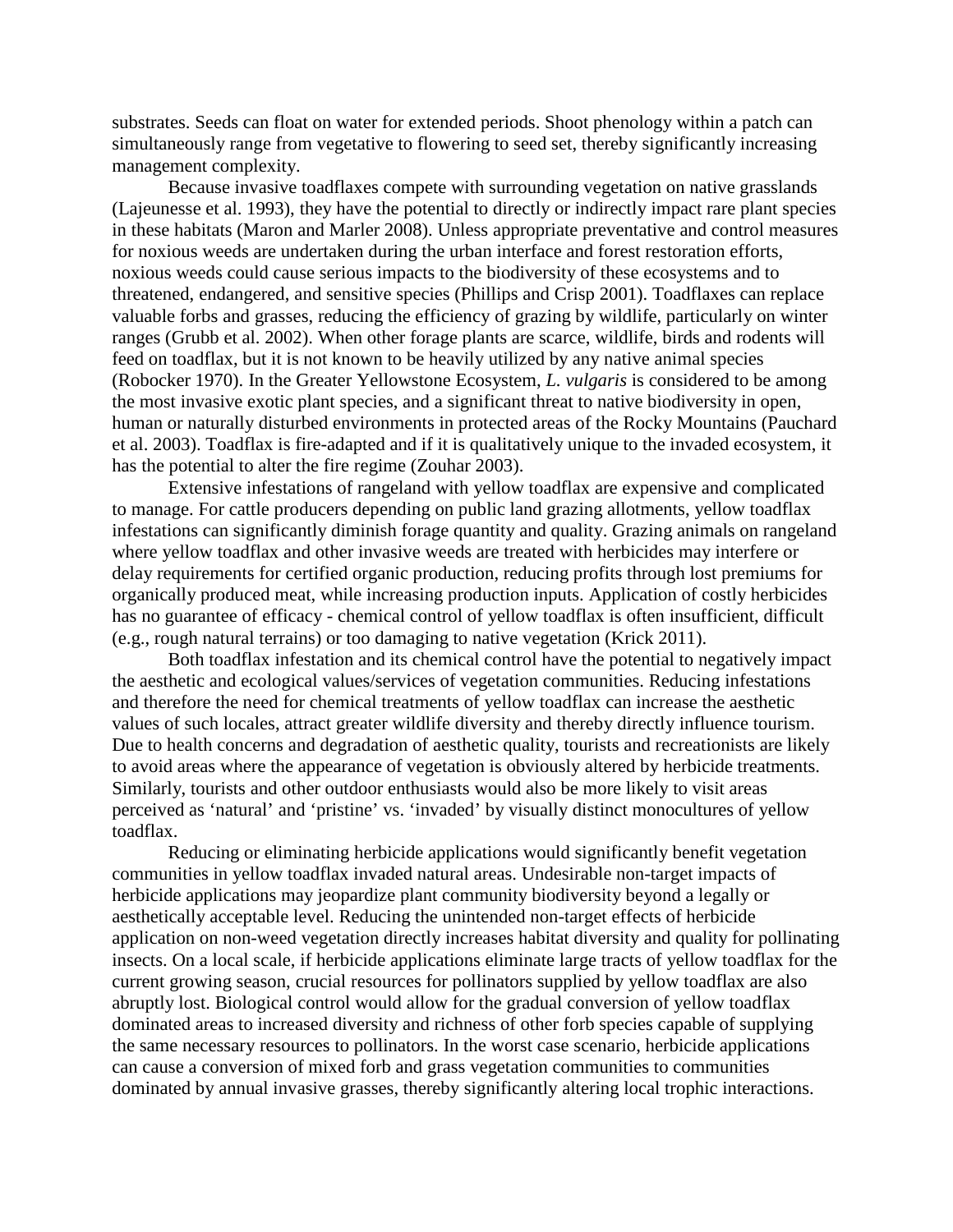#### **Approach:**

**Source of** *Rhinusa pilosa*: Insects will be sourced from a field plot and greenhousereared colony in northern Serbia at the Institute for Plant Protection and Environment (Zemun, Belgrade). Shipped *Rhinusa pilosa* will be received and reared in quarantine facilities in Canada (AAFC, Lethbridge Research Centre, Insect Microbial Containment Facility, Lethbridge, Alberta) and in the U.S.A. (Montana State University Quarantine, Bozeman, Montana). Agents thus sourced from the Serbian colony will be of known identity and will be expected to be free of natural enemies. However as an extra precaution, the shipped weevils will be reared a generation on its known host plant species (*Linaria vulgaris*) in regulator-inspected and certified quarantine facilities in Canada (AAFC, Lethbridge Research Centre, Insect Microbial Containment Facility, Lethbridge, Alberta) and the U.S.A. (Montana State University Quarantine, Bozeman, Montana). During rearing in respective quarantine facilities, insects will be securely caged and inspected frequently for emergence of parasitoids, inquilines, or other unwanted arthropods, and for disease symptoms that may indicate the presence of entomopathogens. Unwanted arthropods or infected *R. pilosa* will be immediately removed and destroyed through submersion in ethyl alcohol or autoclaving.

**Intended sites for initial release, timing of release, and methods to be used:** Initial U.S. releases are planned for an outdoor nursery (caged plots of yellow toadflax) within a large chain-link fenced garden study area at the USDA Forest Service, Rocky Mountain Research Station, Forestry Sciences Laboratory on the campus of Montana State University in Bozeman, MT, and in secure sites on Forest Service and privately-owned lands in west central Montana, also where establishment can be closely monitored.

Releases will be made of spring-emerged adults, timed to coincide with the growth phenology of *L. vulgaris* shoots most optimal for agent reproduction at the chosen sites. *Rhinusa pilosa* females prefer actively-growing shoots that have emerged approximately 10 cm above ground in the early spring (April-May). Both female and male weevils will be released at the same time in either caged or open situations. The number of adults released per site will depend on the availability of lab-reared weevils, but if possible, initial releases will be about 100 adults/site. Experiments during the initial release stage are being planned to determine optimum release strategies for increasing establishment success.

**Post-release monitoring:** The anticipated time of initial releases will be early spring (April-May) and will be dependent on the phenological development of *L*. *vulgaris* at chosen release sites. Young, actively-growing shoots should be approximately 10 cm above ground for optimum acceptance by female weevils and gall induction. Initial monitoring will assess establishment, local spread and impact of *Rhinusa pilosa*.

a) **Establishment**: Monitoring will take place yearly in mid-late summer (June-August) for galls and in spring (April-May) for emerged adults, for up to 3-4 years after initial releases to ascertain establishment. To generally determine presence of the insect, release patches of toadflax will be carefully inspected during a slow walk-through (e.g., minimum of 30 minutes to 1 hour depending on patch size) by two or more people familiar with the insect and its galls. Gall and/or adult density will be determined by randomly selecting 30-100 *Linaria vulgaris* stems within a known area (e.g., within a caged plot) or systematically along transects laid through a release patch (e.g., every 1 m), and the number of galls or encountered adults recorded (see galls in photos below). Other data, such as position of the galls within shoots, or gall size may be recorded at this time. A subsample of galls will be collected and dissected under a microscope in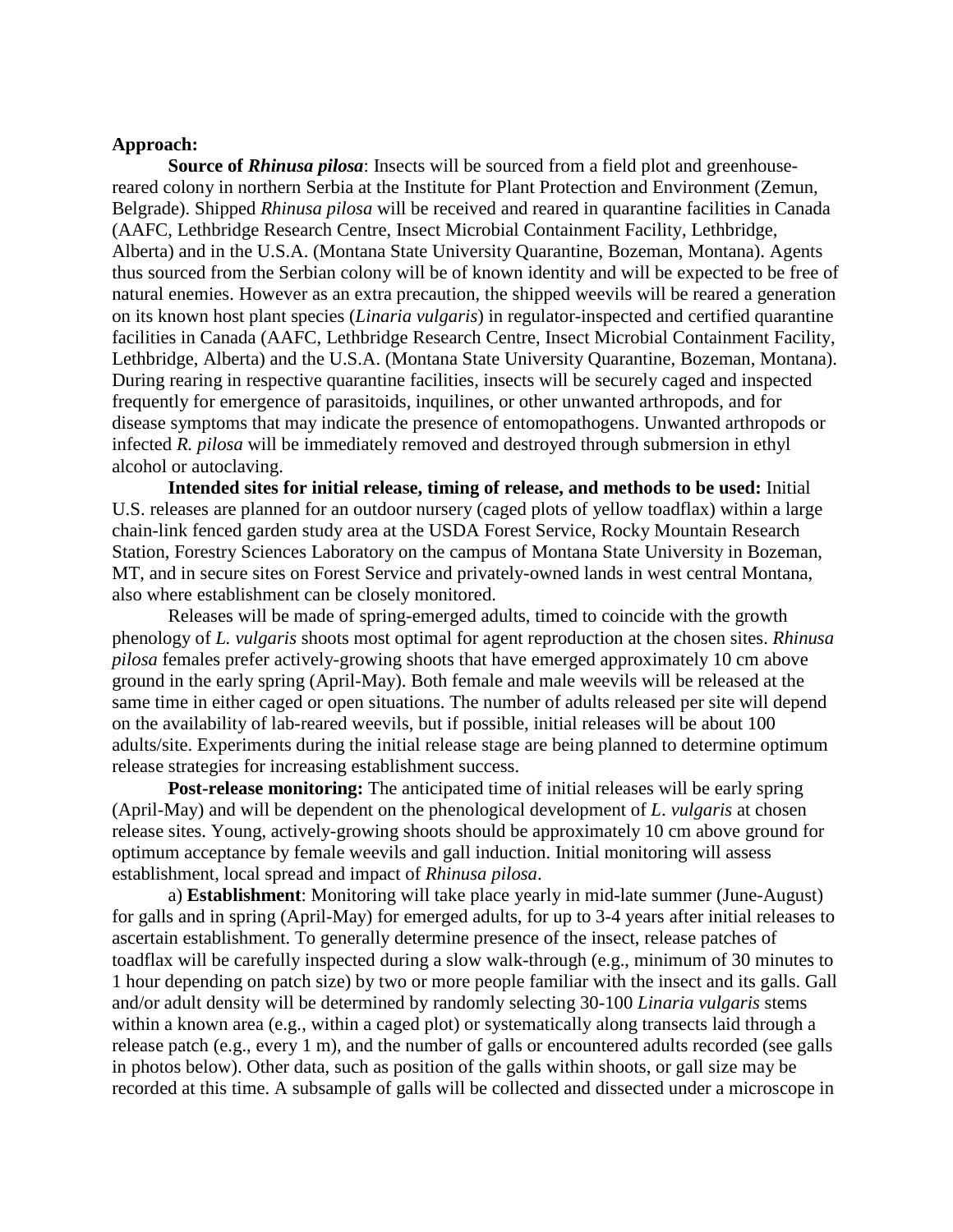the laboratory to determine the stage of weevil development, the incidence of any mortality and gall growth abnormalities, and/or if any parasitoids or other arthropod gall inhabitants are present. A sample of late summer galls also may be collected for laboratory rearing of inhabitants to evaluate level of parasitism or attack by inquilines if required.

b) **Local spread**: Once establishment has been confirmed, monitoring of *R. pilosa* spread at the patch level will commence. The point or restricted area of initial release within a yellow toadflax patch will be designated as the center of two crossing, perpendicular transects, each 30- 100 m long depending on the size of the patch. At regular intervals along each transect, permanent quadrats (e.g. 50 X 20 cm) will be established and monitored yearly for presence and number of galls or adult weevils during the seasonal periods previously mentioned. Location of each quadrat relative to the center and transect identifier also will be recorded for determining the rate and direction of *R. pilosa* spread within the patch.

c) **Impact**: The monitoring protocols have yet to be developed, but the same permanent quadrats established to monitor spread could be used to determine the impact of *R. pilosa* on host plants and any responses of the local plant community post release. In addition to conducting a yearly gall count within each quadrat, stems could be randomly selected and measured for height or incidence of flowering, and percent cover of *L. vulgaris*, other invasive plants, and native plant species recorded. Although non-target attack is unanticipated, any plants within the Plantaginaceae also will be inspected for galls during the impact assessments. Additional field experiments may later be designed

### **Required Documentation:**

A petition for field release of the yellow toadflax stem galling weevil *Rhinusa pilosa* was submitted by the PI of this proposal and co-authors for review by the Technical Advisory Group for Biological Control Agents of Weeds (TAG) in March 2012. The Proposed Plant List for Host Specificity Testing of Candidate Biological Control Agents of Invasive Non-native *Linaria* (Plantaginaceae) was submitted by the PI of this proposal and co-authors for review by the Technical Advisory Group for Biological Control Agents of Weeds (TAG) in July 2011.

**Expected Products and Outcomes:** Significant progress has been made recently in developing a successful program for yellow toadflax biocontrol. In 2009 PI (Sing) and collaborators discovered established populations of *Mecinus janthinus* on yellow toadflax in western Montana. These have since been widely redistributed and are beginning to build up to collectable numbers in Idaho and Colorado. The successful addition of *Rhinusa pilosa* to the suite of agents attacking yellow toadflax would increase the odds of sustained biological control of this weed, which persists and invades such a wide range of habitats under broad environmental conditions.

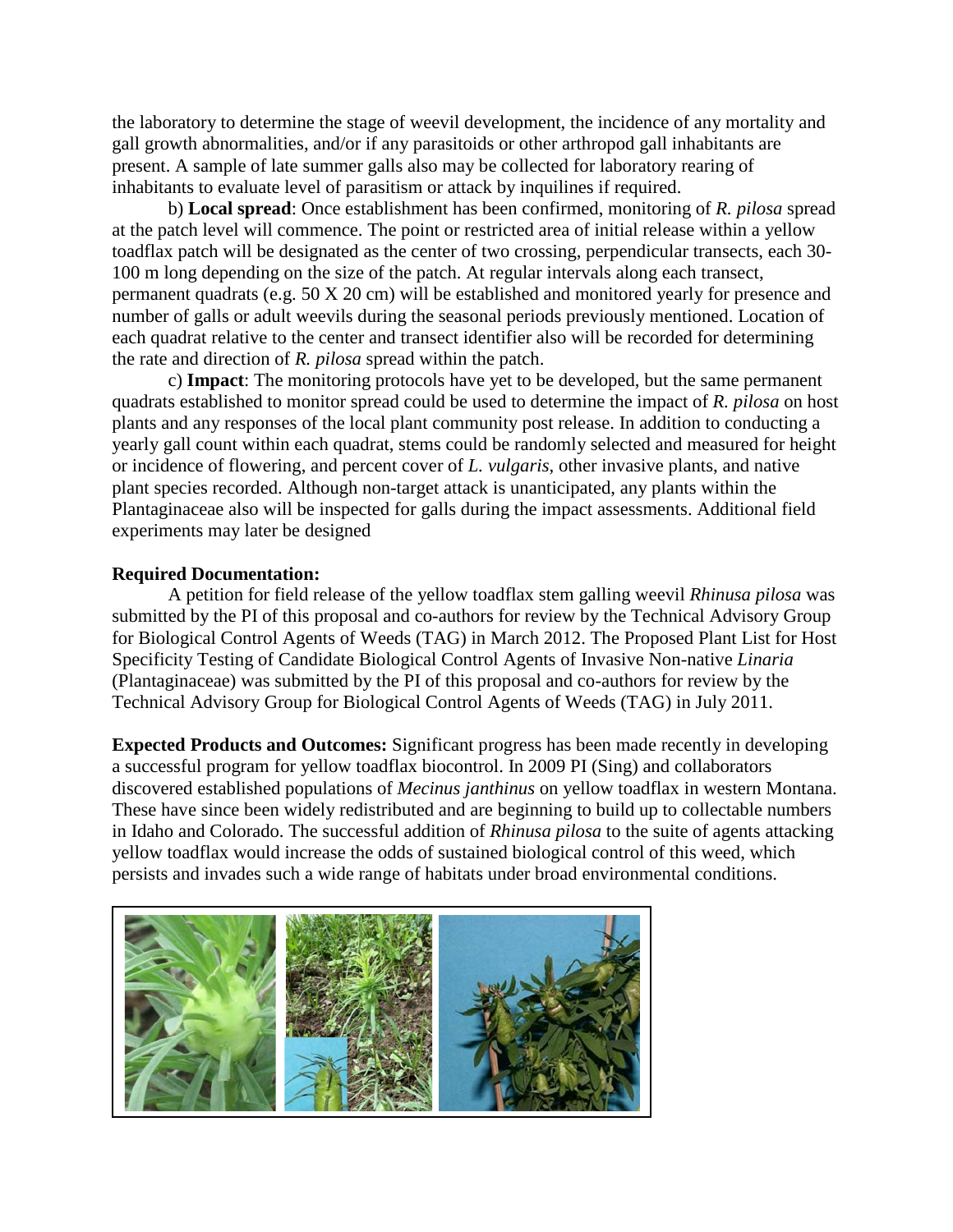### **Sharlene E. Sing Research Entomologist**

#### **Education**

- B.A. English, Dalhousie University, 1984
- M.Sc. Natural Resource Sciences, McGill University, 1997
- Ph.D., Land Resources and Environmental Sciences, Montana State University, 2002

#### **Professional experience**

- 09/2008 present: Research Entomologist, USFS RMRS, Bozeman, MT
- 04/2006 09/2008: Assistant Research Professor, Montana State University, Bozeman, MT
- 01/2002 10/2005: Research Entomologist (Post-doc), USFS RMRS, Bozeman, MT

#### **Professional service**

- RMRS Civil Rights Committee representative for Bozeman lab
- supervisor, minority interns summer weed biocontrol experiential internships at RMRS/MSU summer 2012
- TAG (Technical Advisory Group Biological Control Agents of Weeds) member representing national interests of US Forest Service on policy and reform, review of petitions and test lists for candidate weed biocontrol agents/programs
- editing duties: Proceedings of XIII ISBCW; organizing editor, petition for field release of the candidate yellow toadflax biocontrol agent *Rhinusa pilosa* and test plant list for potential *Linaria* biocontrol agents
- peer review for journals, research proposals, etc.
- adjunct faculty member and graduate student committee member: Montana State University and Colorado State University
- stakeholder group weed biocontrol advisor/collaborator: GYCC (Greater Yellowstone Coordinating Committee) – weeds subcommittee; Elkhorns Cooperative Wildlife Management Area- weeds working group; Montana Weed Control Association – weed biocontrol committee

#### **Selected publications**

- Yun Wu, Y., T. Johnson, S.E. Sing, S. Raghu, G. Wheeler, P. Pratt, K. Warner, T. Center, J. Goolsby, and R. Reardon (eds). 2012. Proceedings of the XIII International Symposium on Biological Control of Weeds. Waikoloa, Hawaii, United States, September 11-16, 2011. U.S. Forest Service Morgantown, WV. *(in press)*
- Runyon, J.B., J.L. Butler, M.M. Friggens, S.E. Meyer, and S.E. Sing. 2012. Invasive species and climate change (Chapter 7). In: Finch, Deborah M., ed. Climate change in grasslands, shrublands, and deserts of the interior American West: a review and needs assessment. Gen. Tech. Rep. RMRS-GTR-285. Fort Collins, CO: U.S. Department of Agriculture, Forest Service, Rocky Mountain Research Station. p. 97-115.
- De Clerck-Floate, R., A. Gassmann, S.E. Sing, I. Toševski. 2012. Petition for Field Release of *Rhinusa pilosa* (Gyllenhal, 1838) (Coleoptera: Curculionidae) Against Yellow Toadflax (*Linaria vulgaris* Mill.: Plantaginaceae) in Canada and the U.S.A. 92 p. (submitted to USDA APHIS PPQ for review March 2012).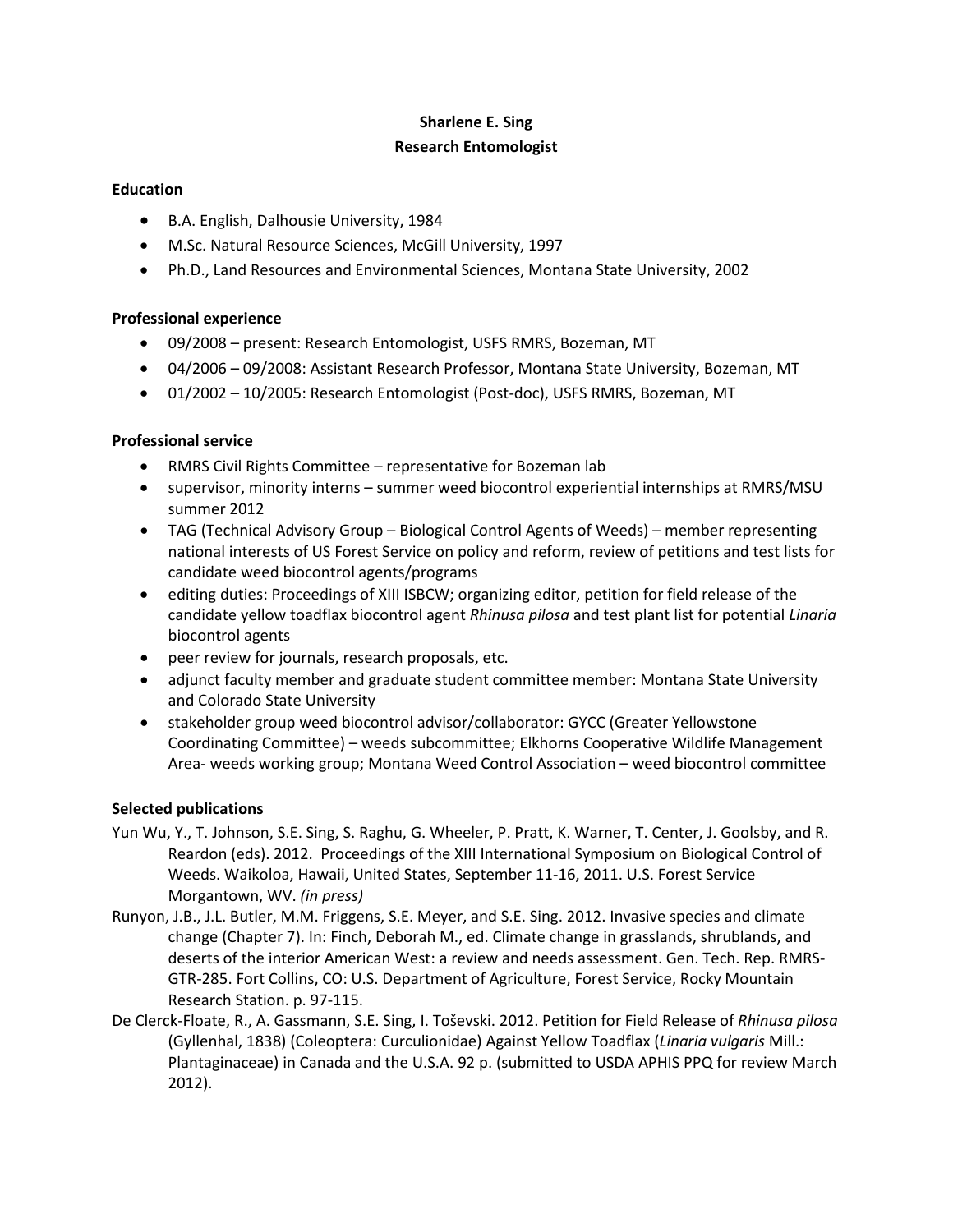- Sing, S., J. Birdsall, R. DeClerck-Floate, A. Gassmann, I. Toševski, J. Littlefield, L. Wilson, R. Hansen, A. Norton and M. Pitcairn. 2011. Proposed Plant List for Host Specificity Testing of Candidate Biological Control Agents of Invasive Non-native *Linaria* (Plantaginaceae). 129 pp. (submitted to USDA APHIS PPQ for review July 2011).
- Sing, S.E. and R.K.D. Peterson. 2011. Assessing risks for established invasive weeds: Dalmatian (*Linaria dalmatica*) and yellow (*L. vulgaris*) toadflax in North America. International Journal of Environmental Research and Public Health. 8: 2828-2853.
- Schat, M., S.E. Sing, R.K.D. Peterson, F.D. Menalled and D.K. Weaver. 2011. Growth inhibition of Dalmatian toadflax, *Linaria dalmatica* (L.) Miller, in response to herbivory by the biological control agent *Mecinus janthinus* Germar. Journal of Entomological Science. 46(3): 232-246.
- Ward, S.M., C.E. Fleischmann, M.F. Turner and S.E. Sing. 2009. Hybridization between invasive populations of Dalmatian toadflax (*Linaria dalmatica*) and yellow toadflax (*Linaria vulgaris*). Invasive Plant Science and Management 2(4): 369-378.
- Jacobs, J. and S. Sing. 2009. Ecology and management of tansy ragwort (*Senecio jacobaea* L.). USDA NRCS Invasive Species Technical Note No. MT-24. 13 pp.
- Schleier, J.J., S.E. Sing and R.K.D. Peterson. 2008. Regional ecological risk assessment for the introduction of *Gambusia affinis* (western mosquitofish) into Montana watersheds. Biological Invasions 10: 1277-1287.
- Sing, S.E. and R.T. Arbogast. 2008. Predator density and time of addition influence the suppression of bruchids infesting stored grain legumes by the predatory bug *Xylocoris flavipes* (Reuter) (Hemiptera: Anthocoridae). Environmental Entomology 31: 131-142.
- Sing, S.E. and R.T. Arbogast. 2008. Predatory response of *Xylocoris flavipes* (Reuter) (Hemiptera: Anthocoridae) to bruchid pests of stored food legumes. Entomologia Experimentalis et Applicata 126: 107-114.
- Jacobs, J. and S.Sing. 2008. Ecology and management of diffuse knapweed (*Centaurea diffusa* Lam.). USDA NRCS Invasive Species Technical Note No. MT-20. 12 pp.
- Schat, M., S.E. Sing and R.K.D. Peterson. 2007. External rostrum characters for differentiation of sexes in the biological control agent *Mecinus janthinus* (Coleoptera: Curculionidae). The Canadian Entomologist 139: 354-357.
- Pariera Dinkins, C.L., S.K. Brumfield, R.K.D. Peterson, W.E. Grey, and S.E. Sing. 2007. Dalmatian toadflax (*Linaria dalmatica*): new host for cucumber mosaic virus. Weed Technology 21: 41-44.
- Jacobs, J.S. and S.E. Sing. 2007. Ecology and management of saltcedar (*Tamarix ramosissima*, *T. chinensis*  and *Tamarix ramosissima* x *T. chinensis* hybrids). USDA NRCS Invasive Species Technical Note No. MT-13. 12 pp.
- Jacobs, J.S. and S.E. Sing. 2007. Ecology and management of hound's tongue (*Cynoglossum officinale* L.). USDA NRCS Invasive Species Technical Note No. MT-8. 7 pp.
- Jacobs, J.S. and S.E. Sing. 2006. Ecology and management of yellow toadflax [*Linaria vulgaris* (L.) Mill.]. USDA NRCS Invasive Species Technical Note No. MT-6. 9 pp.
- Jacobs, J.S., S.E. Sing and J.M. Martin. 2006. Influence of herbivory and competition on invasive weed fitness: observed effects of *Cyphocleonus achates* (Coleoptera: Curculionidae) and grass-seeding treatments on spotted knapweed performance. Environmental Entomology 35: 1590-1596.
- Jacobs, J.S. and S.E. Sing. 2006. Ecology and management of Dalmatian toadflax [*Linaria dalmatica* (L.) Mill.]. USDA NRCS Invasive Species Technical Note No. MT-3. 9 pp.
- Sing, S.E., R.K.D. Peterson, D.K. Weaver, R.W. Hansen, and G.P. Markin. 2005. A retrospective analysis of known and potential risks associated with exotic toadflax-feeding insects. Biological Control 35: 276-287.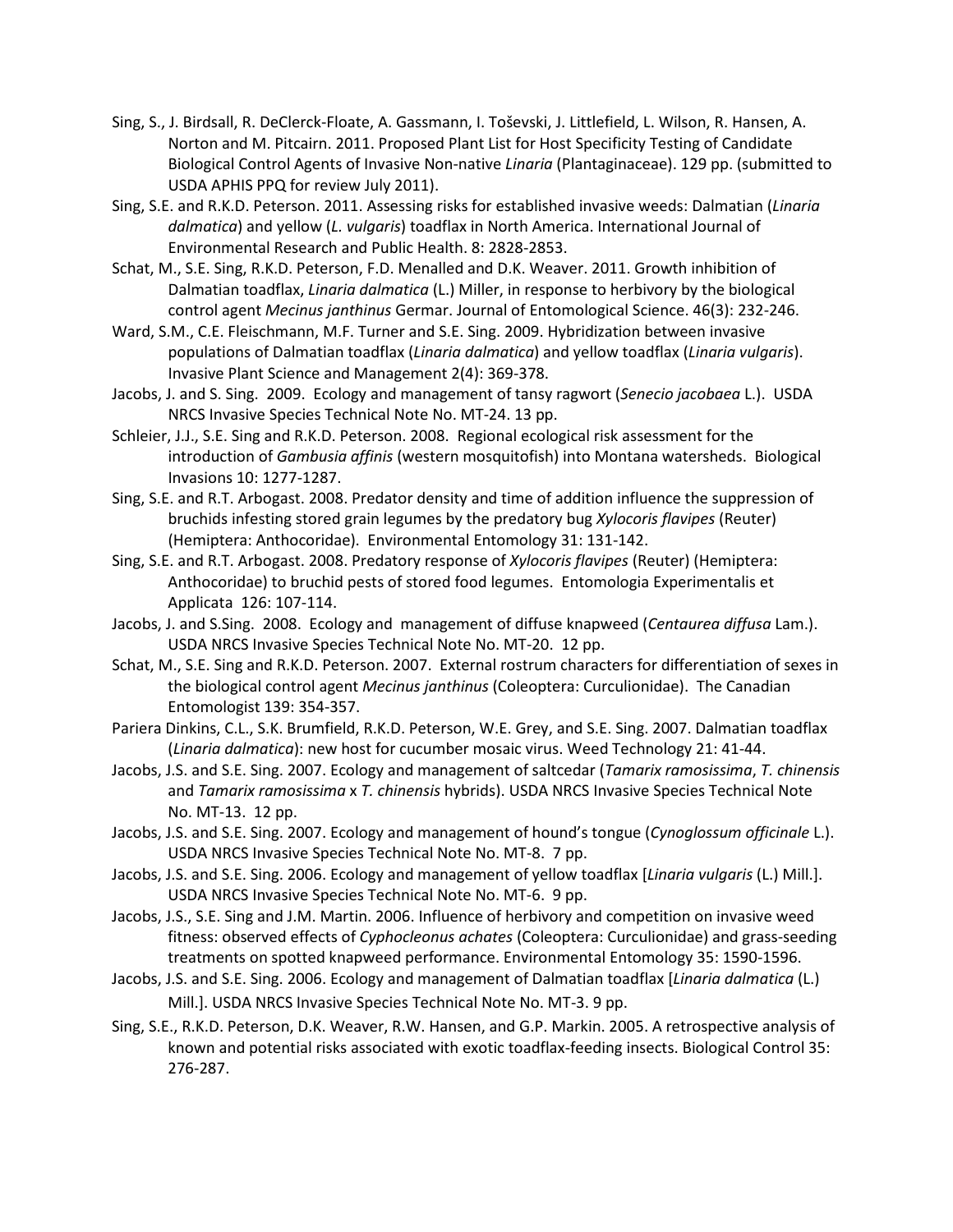- Peterson, R.K.D., S.E. Sing, and D.K. Weaver. 2005. Differential physiological responses of Dalmatian toadflax, *Linaria dalmatica* (L.) Miller, to injury from two insect biological control agents: Implications for decision-making in biological control. Environmental Entomology 34(4): 899- 904.
- Wilson, L.M., S.E. Sing, G.L. Piper, R.W. Hansen, R. DeClerck-Floate, D.K. MacKinnon and C.B. Randall. 2005. Biology and Biological Control of Dalmatian and Yellow Toadflax. USDA Forest Service, Forest Health Enterprise Technology Team, Morgantown, VA. FHTET-2005-13. 116 pp.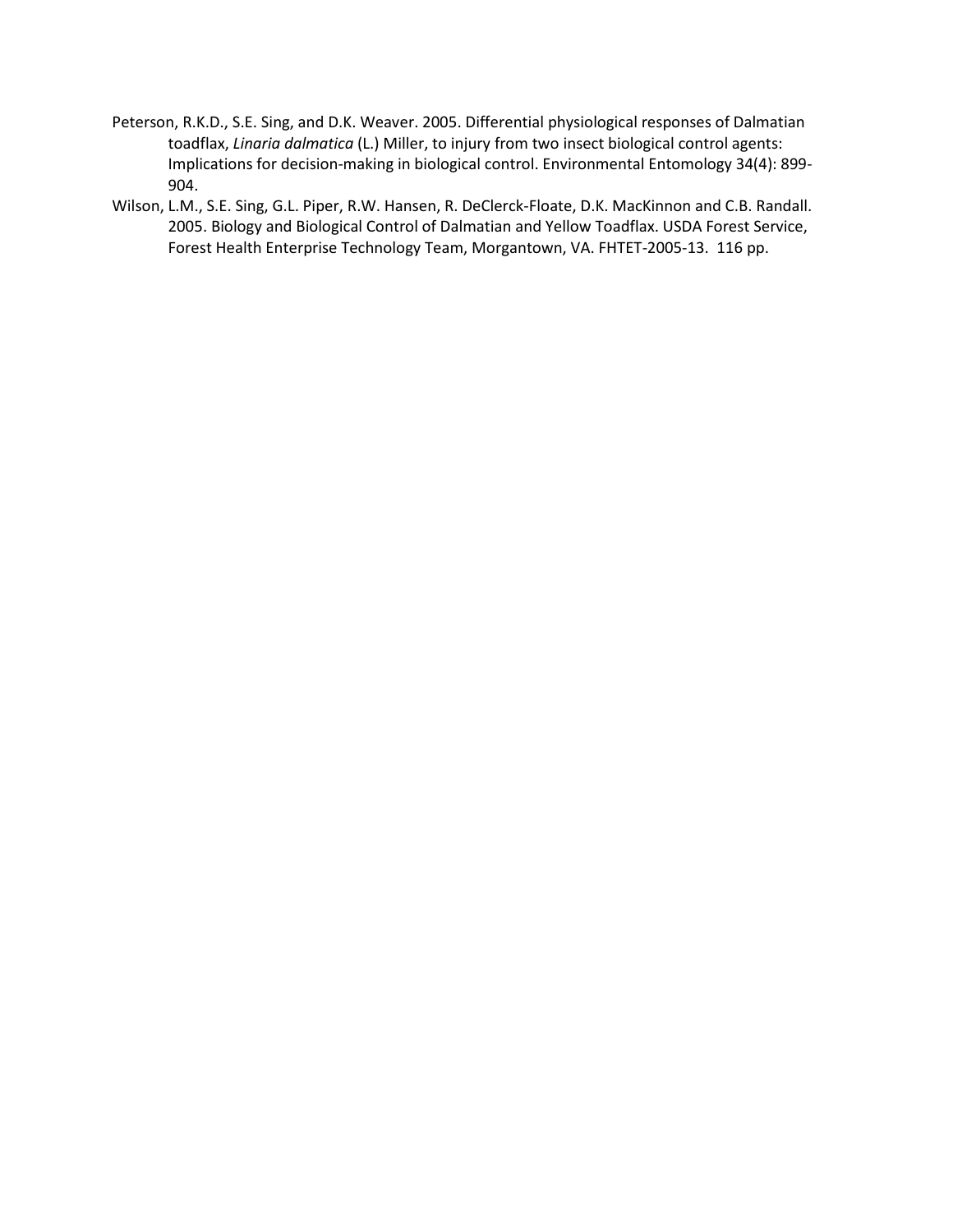## **David Weaver Associate Professor**

### **Education**

- Ph.D., Entomology, McGill University, Montreal, Québec, Canada, 1990
- B.S., Chemistry, Dalhousie University, Halifax, Nova Scotia, Canada, 1984

### **Professional Experience**

- Associate Professor of Entomology, Montana State University, 2002 present
- Research Associate Professor, Department of Entomology, Montana State University, 1999 – 2002
- Research Assistant Professor, Department of Entomology, Montana State University, 1997 - 1999
- Research Entomologist (Post-doc), USDA-ARS, CMAVE, Gainesville, FL, 1994 1997
- Research Entomologist (Post-doc), USDA-ARS, SPIRDL, Savannah, GA, 1992 1994
- Postdoctoral Research Associate, Department of Entomology, Montana State University, 1990 – 1992

## **Select Publications**

- D. Piesik, D. Pańka, M. Jeske, A. Wenda-Piesik, K. J. Delaney, and D. K. Weaver. In Press. Volatile induction of infected (*Fusarium* spp.) and neighboring uninfected barley and wheat may influence attraction/repellence of a cereal herbivore. Journal of Applied Entomology. Early view:<http://dx.doi.org/10.1111/j.1439-0418.2012.01742.x>
- Buteler, M. and D. K. Weaver. 2012. Host selection by the wheat stem sawfly in winter wheat and the potential role of semiochemicals mediating oviposition preference. Entomologia Experimentalis et Applicata. 143: 138-147
- D. Piesik, D. Pańka, K. J. Delaney, A. Skoczek, R. Lamparski, and D.K . Weaver. 2011. Cereal crop volatile organic compound induction after mechanical injury, beetle herbivory (*Oulema* spp.), or fungal infection (*Fusarium* spp.). Journal of Plant Physiology. 168: 878-886.
- Buteler, M., D.K. Weaver, P.L. Bruckner, G.R. Carlson, J.E. Berg, P.F. Lamb. 2010. Identification of winter wheat cultivars suitable as trap crops for the wheat stem sawfly based on screening using agronomic traits and semiochemical production. Canadian Entomologist 142: 222-233.
- Weaver, D.K., M. Buteler, M.L. Hofland, J.B. Runyon, C. Nansen, L.E. Talbert, P. Lamb, and G.R. Carlson. 2009. Cultivar preferences of ovipositing wheat stem sawflies as influenced by the amount of volatile attractant. Journal of Economic Entomology. 102: 1009-1017.
- Cossé, A. A., R. J. Bartelt, D. K. Weaver, and B. W. Zilkowski. 2002. Pheromone components of the wheat stem sawfly: Identification, electrophysiology, and field bioassay. Journal of Chemical Ecology 28: 407-423.
- Bartelt, R.J., A.A. Cossé, R.J. Petroski, and D.K. Weaver. 2002. Cuticular hydrocarbons and novel alkenediol diacetates from wheat stem sawfly (*Cephus cinctus*): Natural oxidation to pheromone components. Journal of Chemical Ecology 28: 385-406.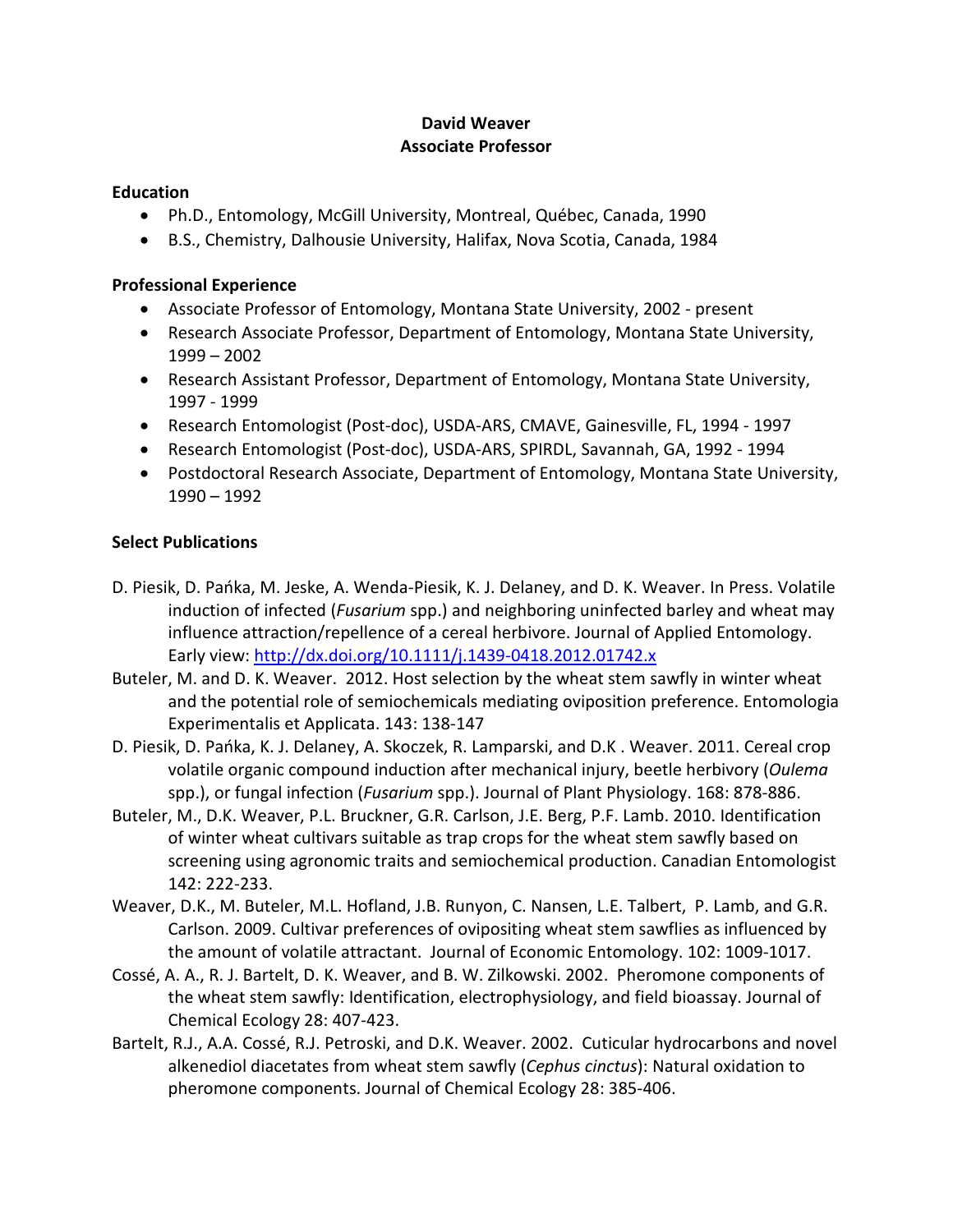- Weaver, D.K., J.E. McFarlane, and I. Alli. 1990. Repellency of volatile fatty acids present in the frass of larval yellow mealworms, *Tenebrio molitor* L. (Coleoptera: Tenebrionidae), to larval conspecifics. Journal of Chemical Ecology 16: 585-593.
- Weaver, D.K., J.E. McFarlane, and I. Alli. 1989. Aggregation in yellow mealworms, *Tenebrio molitor* L. (Coleoptera: Tenebrionidae) larvae: I. Individual and group ttraction to frass and isolation of an aggregant. Journal of Chemical Ecology 15: 1605-1615.
- Weaver, D.K., and J.E. McFarlane. 1989. Aggregation in yellow mealworms, *Tenebrio molitor* L.(Coleoptera: Tenebrionidae) larvae: II. Observations and analyses of behavioral parameters in aggregation. Journal of Chemical Ecology 15: 1617-1627.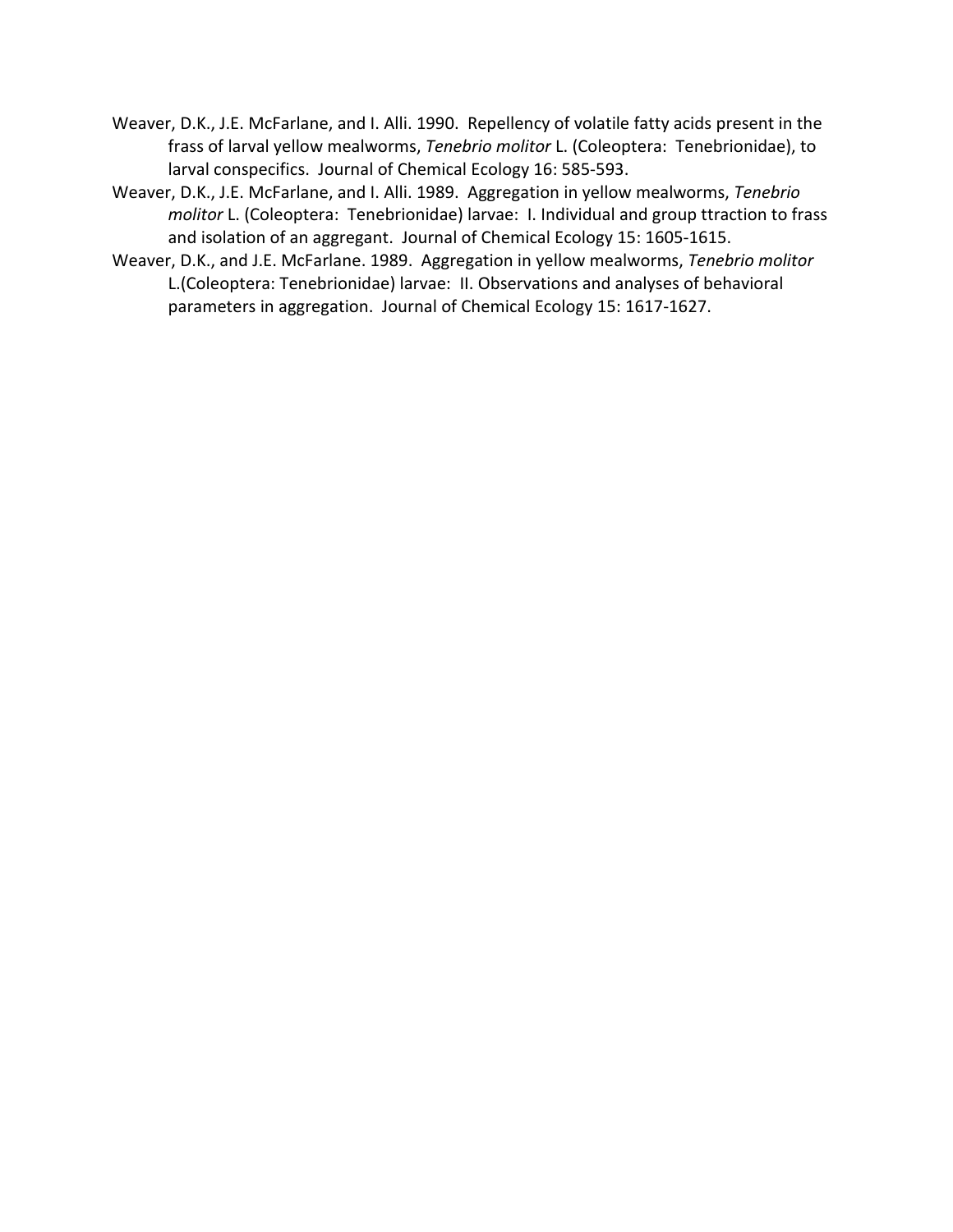| <b>Budget Request FY13</b>                                |          |
|-----------------------------------------------------------|----------|
| Technical support - salary:                               | \$14,000 |
| (GS-5 equivalent \$28,000 x 0.5 FTE)                      |          |
| Technical support - benefits:                             | \$4,900  |
| (35% x \$14,000)                                          |          |
| Student field assistant                                   | \$1,390  |
| 12h X \$11.55/h [\$10.50 + 10% benefits])= \$139          |          |
| 10 field days $\omega$ \$139                              |          |
| Per diem - technical support and student field assistant  | \$1,390  |
| $$139 \times 2 \times 5$ field days                       |          |
| International shipping (including bonded broker fee)      | \$1,200  |
| Greenhouse supplies: potting soil, plant pots, fertilizer | \$500    |
| Field supplies:                                           | \$1,335  |
| Bioquip outdoor cage 6 x 6 x 6', 32 X 32 mesh Lumite      |          |
| $(5333.70 \times 4)$                                      |          |
| Field supplies:                                           | \$1,500  |
| Trimble Juno hand-held GPS                                |          |
| Field vehicle mileage                                     | \$800    |
| (2000 miles x \$0.40/mi)                                  |          |
| <b>TOTAL</b>                                              | \$27,015 |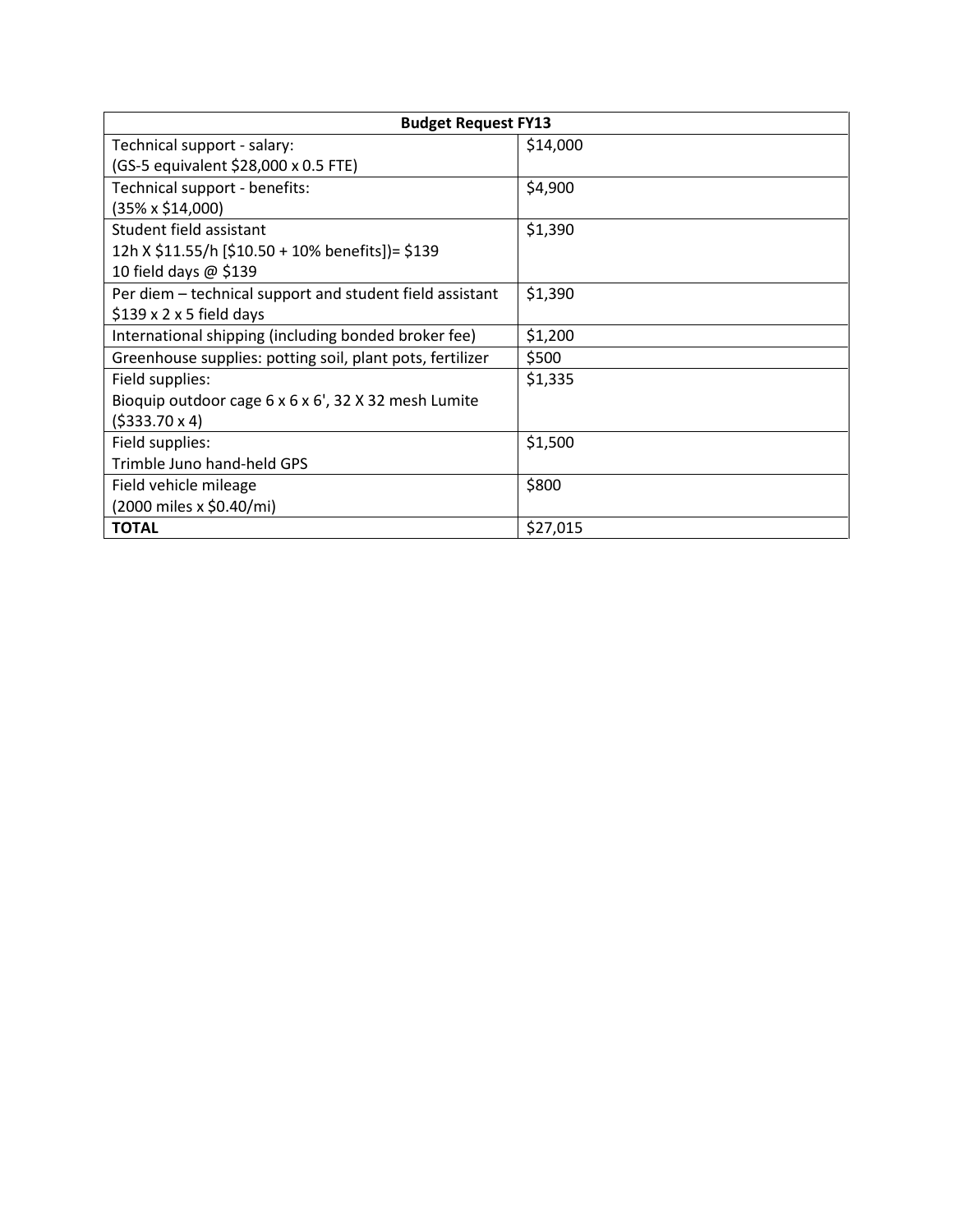# **TIMETABLE**

| April - May 2013:            | Receive field collected R. pilosa at quarantine facilities                                              |
|------------------------------|---------------------------------------------------------------------------------------------------------|
| May - July 2013:             | Begin mass rearing of R. pilosa on L. vulgaris (quarantine)                                             |
| July - August 2013:          | Begin field cage releases; continue mass-rearing                                                        |
| September - October 2013     | Assessment of in-season feeding and colonization;<br>continue mass-rearing                              |
| September 2013 - April 2014: | Analyze data and prepare reports; continue mass rearing                                                 |
| March - April 2014:          | Assess overwintering success at field sites; continue mass<br>rearing for 2014 releases                 |
| May 2014 – beyond            | New field cage releases and assessment of overwintering<br>success; publications (post-funding efforts) |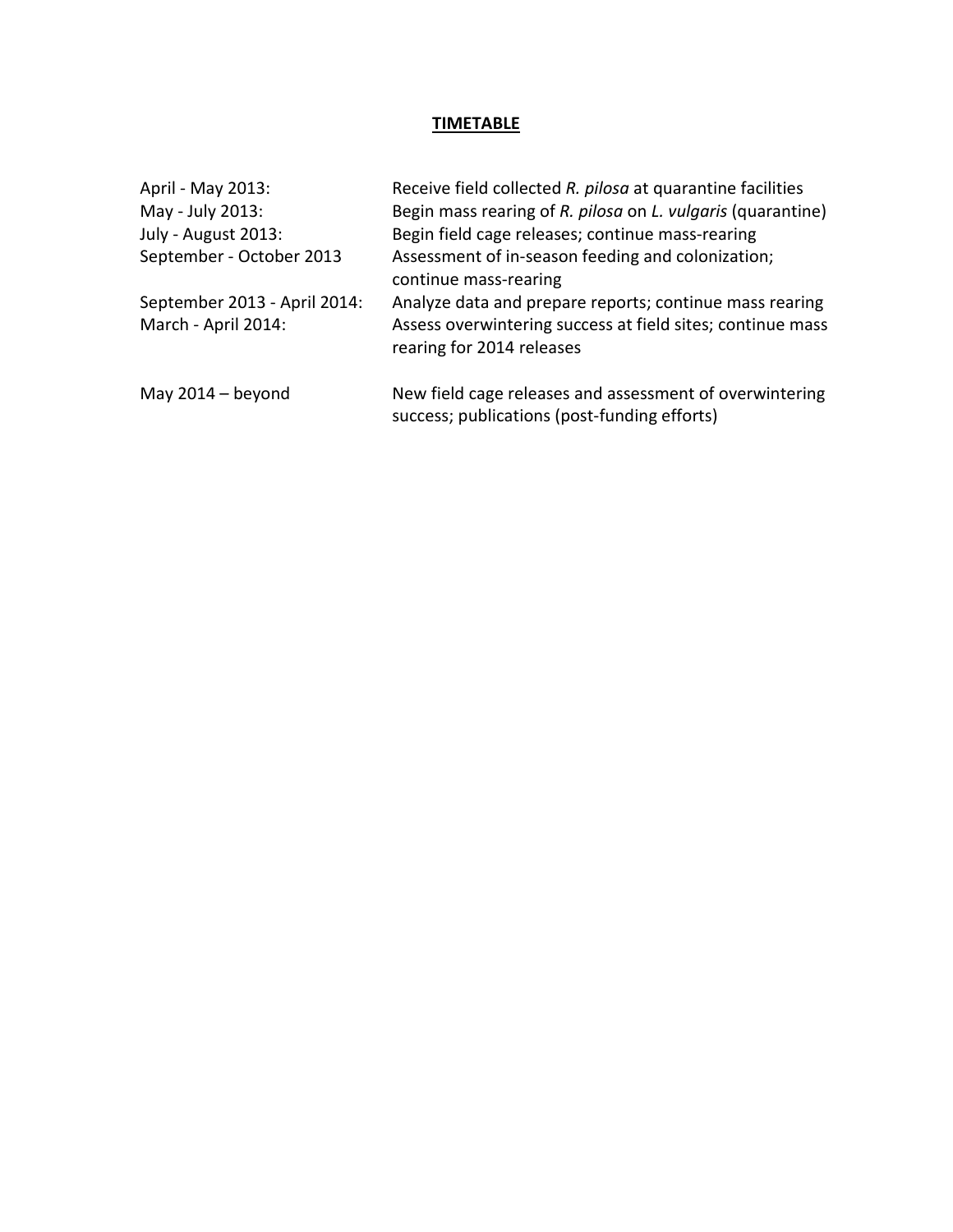## **Literature Cited**

Alex, J.F. 1962. The taxonomy, history, and distribution of *Linaria dalmatica*. Can. J. Bot. 40:295-307.

Beck, K.G. 2012. Biology and management of the toadflaxes. URL: [http://www.ext.colostate.edu/pubs/natres/03114.html.](http://www.ext.colostate.edu/pubs/natres/03114.html)

California Department of Food and Agriculture (CDFA). 2008. Dalmatian Toadflax and Yellow Toadflax. URL: http://cdfa.ca.gov/phpps/ipc/weedinfo/linaria.htm.

Coupland, R.T., S. Zilke and G.W. Selleck. 1963. Spread of toadflax in Saskatchewan. Canadian Journal of Plant Science. 43: 214-221.

D'Antonio, C.M., E.L. Berlow, and K.L. Haubensak. 2004. Invasive exotic plant species in Sierra Nevada ecosystems. Pp. 175-184 *in* Murphy, D.D.; Stine, P.A., (Eds), Proceedings of the Sierra Nevada Science Symposium, Kings Beach, CA. PSW-GTR-193. Albany, CA: U.S. Department of Agriculture, Forest Service, Pacific Southwest Research Station.

Darwent, A.L., W. Lobay, W. Yarish, and P. Harris. 1975. Distribution and importance in northwestern Alberta of toadflax and its insect enemies. Canadian Journal of Plant Science 55:157-162.

De Clerck-Floate, R.A., and P. Harris. 2002. *Linaria dalmatica* (L.) Miller, Dalmatian Toadflax (Scrophulariaceae). pp. 368-374. In: *Biological control programmes in Canada, 1981-2000*. Chapter 72. (P.G. Mason and J.T. Huber, eds.), CABI Publishing, Wallingford, Oxon, UK.

Dodge, R.S. and P.Z. Fulé. 2008. Dalmatian toadflax (*Linaria dalmatica*) response to wildfire in a southwestern USA forest. Ecoscience 15: 213-222.

Grubb, R.T., R.M. Nowierski and R.L. Sheley. 2002. Effects of *Brachypterolus pulicarius* (L.) (Coleoptera: Nitidulidae) on growth and seed production of Dalmatian toadflax, *Linaria genistifolia* ssp. *dalmatica* (L.) Maire and Petitmengin (Scrophulariaceae). Biological Control 23: 107-114.

Jacobs, J.S. and R.L. Sheley. 2003. Combination of burning and herbicides may favor establishment of weedy species in rangeland restoration (Montana). Ecological Restoration 21(4): 329-330.

Krick, N.J. 2011. Examining the unpredictable nature of yellow toadflax. M.S. thesis, Colorado State University.

Lajeunesse, S. 1999. Dalmatian and yellow toadflax. Pp. 202-216, *in*: Sheley, R.L. and J.K. Petroff (Eds), Biology and Management of Noxious Rangeland Weeds. Oregon State University Press, Corvallis, OR.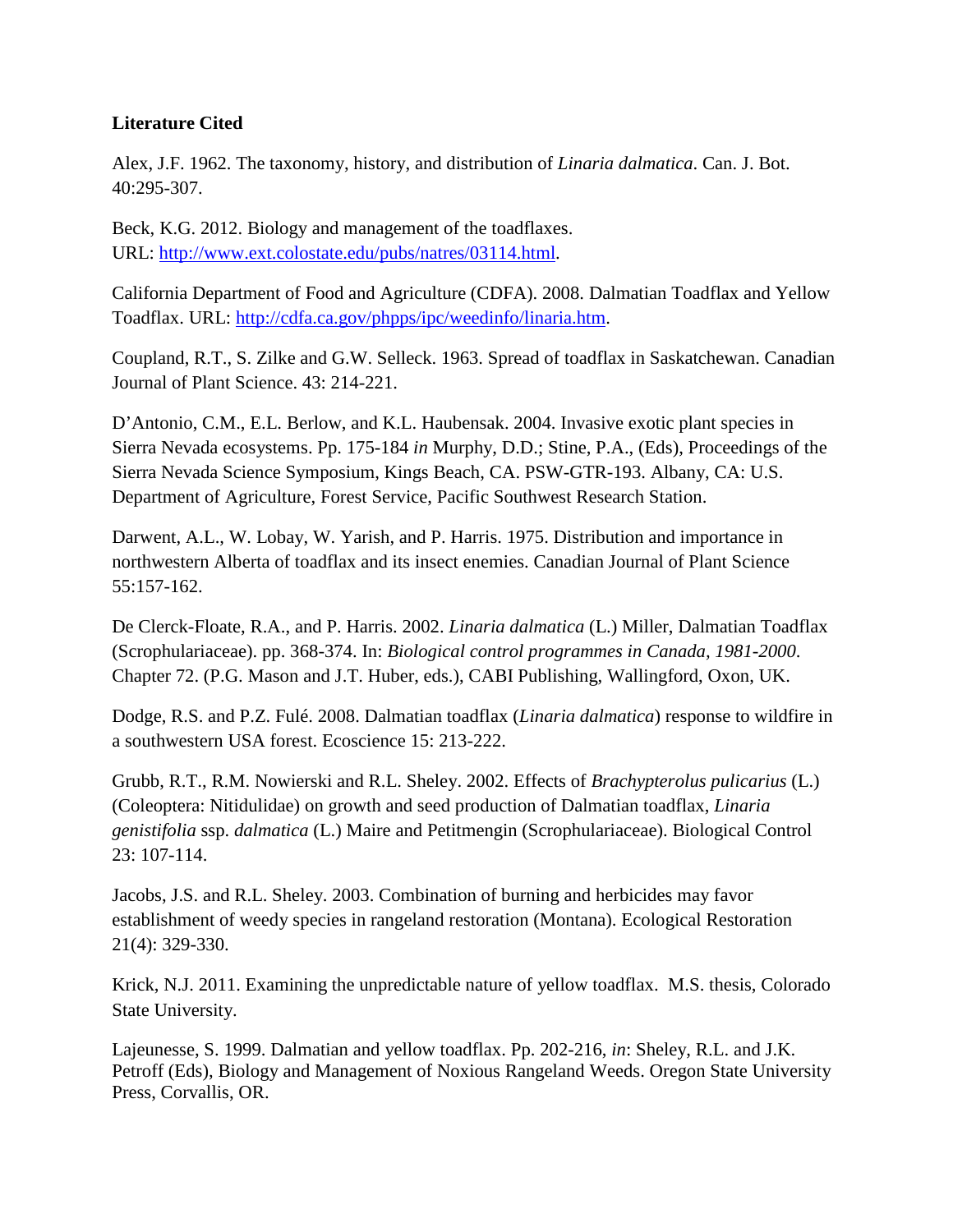Lajeunesse, S.E., P.K. Fay, D. Cooksey, J.R. Lacey, R.M. Nowierski, and D. Zamora. 1993. Dalmatian and yellow toadflax: weeds of pasture and rangeland. Montana State University, Extension Service (115), Bozeman, MT. 13 pp.

Mack, R.N. 2003. Plant naturalizations and invasions in the eastern United States: 1634-1860. Ann. Missouri Bot. Gard. 90: 77-90.

Maron, J.L., and M. Marler. 2008. Field-based competitive impacts between invaders and natives at varying resource supply. Journal of Ecology 96:1187-1197.

McClay, A.S., and R. A. De Clerck-Floate. 2002. *Linaria vulgaris* Miller, Common Toadflax (Scrophulariaceae). pp. 375-382. In: *Biological control programmes in Canada, 1981-2000*. Chapter 73. (P.G. Mason and J.T. Huber, eds.), CABI Publishing, Wallingford, Oxon, UK.

Mitich, L.W. 1993. Intriguing world of weeds – yellow toadflax. Weed Technology 7:791-793.

Morishita, D.W. 1991. Dalmatian toadflax, yellow toadflax, black henbane and tansy mustard: importance, distribution, and control. Pp. 399-407 *in* James, L.F., Evans, J.O., Ralphs, M.H., Child, R.D.(Eds), Noxious Range Weeds. Westview Press, Boulder, CO.

Nadeau, L.B., J.R. King and K.N. Harker. 1992. Comparison of growth of seedlings and plants grown from root pieces of yellow toadflax (*Linaria vulgaris*). Weed Science 40:43-47.

Pauchard, A., P.B. Alaback, and E.G. Edlund. 2003. Plant invasions in protected areas at multiple scales: *Linaria vulgaris* (Scrophulariaceae) in the west Yellowstone area. Western North American Naturalist 63:416-428.

Pennell, F.W. 1935. The Scrophulariaceae of eastern temperate North America. The Academy of Natural Sciences of Philadelphia, Monograph 1. 650 pp.

Phillips, B.G. and D. Crisp. 2001. Dalmatian toadflax, an invasive exotic noxious weed, threatens Flagstaff pennyroyal community following prescribed fire. *In*: Maschinski, J. and L. Holter (Tech. Co-ords.) Southwestern Rare and Endangered Plants: Proceedings of the Third Conference, 2000 September 25-28, Flagstaff, AZ. Proceedings RMRS-P-23. Fort Collins, CO: U.S. Department of Agriculture, Forest Service, Rocky Mountain Research Station, pp. 200-205.

Robocker, W.C. 1974. Life history, ecology, and control of Dalmatian toadflax. Technical Bulletin 79, Washington Agricultural Experiment Station, Washington State University, Pullman, WA. 20pp.

Robocker, W.C. 1970. Seed characteristics and seedling emergence of Dalmatian toadflax. Weed Science 18(6):720-725.